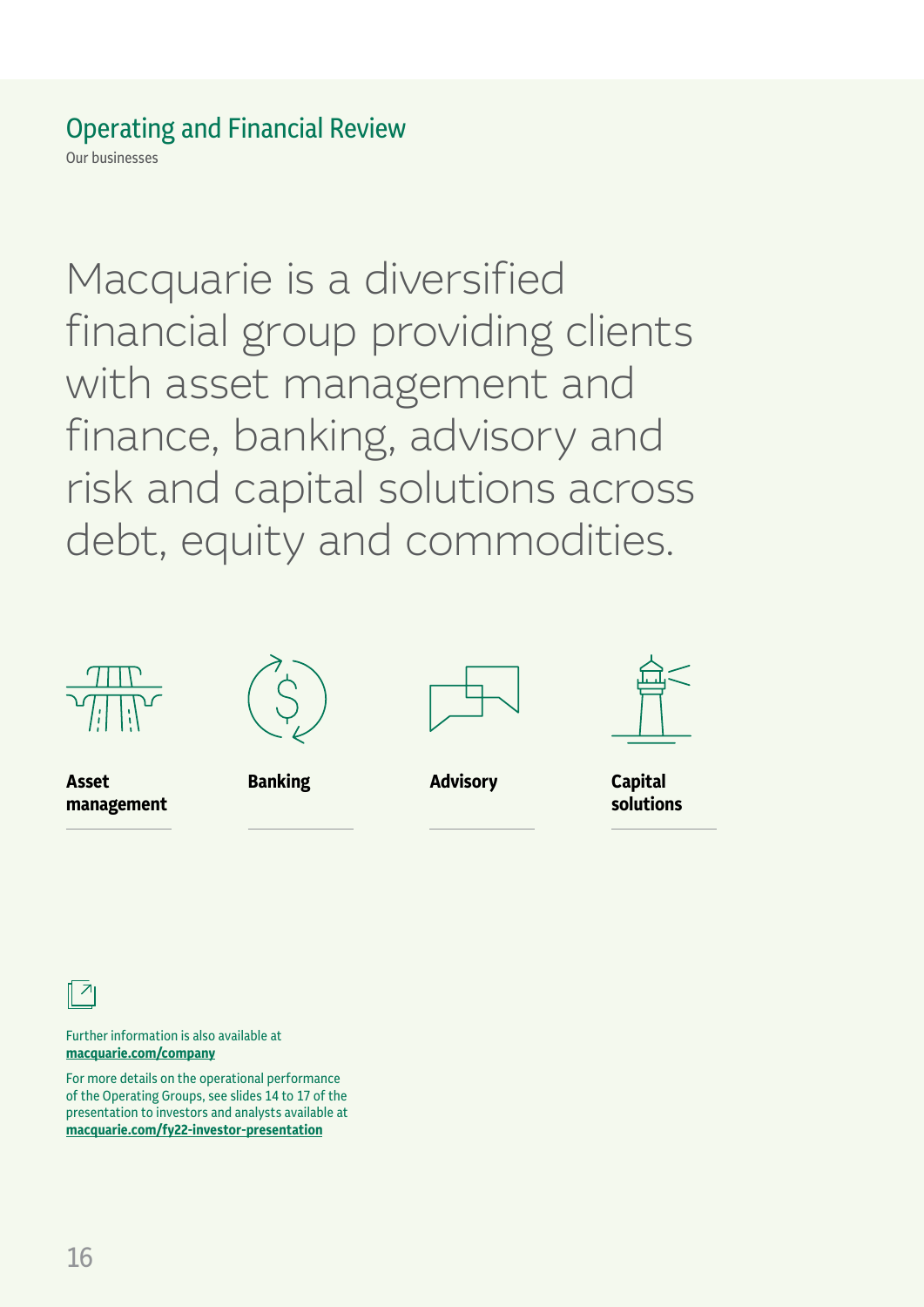For internal reporting and risk management purposes, Macquarie is divided into four Operating Groups, which are supported by four Central Service Groups. The Operating Groups are split between annuity-style businesses and markets-facing businesses.

### **Operating Groups update**

Effective 1 April 2022, the Green Investment Group (GIG) has transferred from Macquarie Capital and is operating as part of MAM, bringing together Macquarie's specialist capabilities to provide clients with greater access to green investment opportunities.

### **Central Service Groups**

The Central Service Groups provide a range of functions supporting Macquarie's Operating Groups, ensuring they have the appropriate workplace support and systems to operate effectively and the necessary resources to meet their regulatory, compliance, financial reporting, legal and risk management requirements.

### **Risk Management Group (RMG)**

An independent and centralised function responsible for independent and objective review and challenge, oversight, monitoring and reporting in relation to Macquarie's material risks. RMG designs and oversees the implementation of the risk management framework. The Head of Internal Audit reports functionally to the Board Audit Committee and operationally to the Head of RMG for day-to-day management.

### **Legal and Governance Group (LGG)**

Provides a full range of legal and corporate governance services, including strategic legal and governance advice and risk assessment on corporate transactions, treasury and funding, insurance, regulatory enquiries and litigation.

### **Financial Management Group (FMG)**

Responsible for capital, funding, liquidity, tax and provides strategic analysis and advice in relation to financial performance to support the growth of the Macquarie business. It ensures Macquarie continues to meet its financial, regulatory and tax reporting compliance obligations, as well as maintain significant relationships with a range of external stakeholders on behalf of the Group.

### **Corporate Operations Group (COG)**

Provides specialist support services through technology, operations, human resources, workplace, strategy, operational risk management, data and transformation, resilience and global security, and also includes the Macquarie Group Foundation.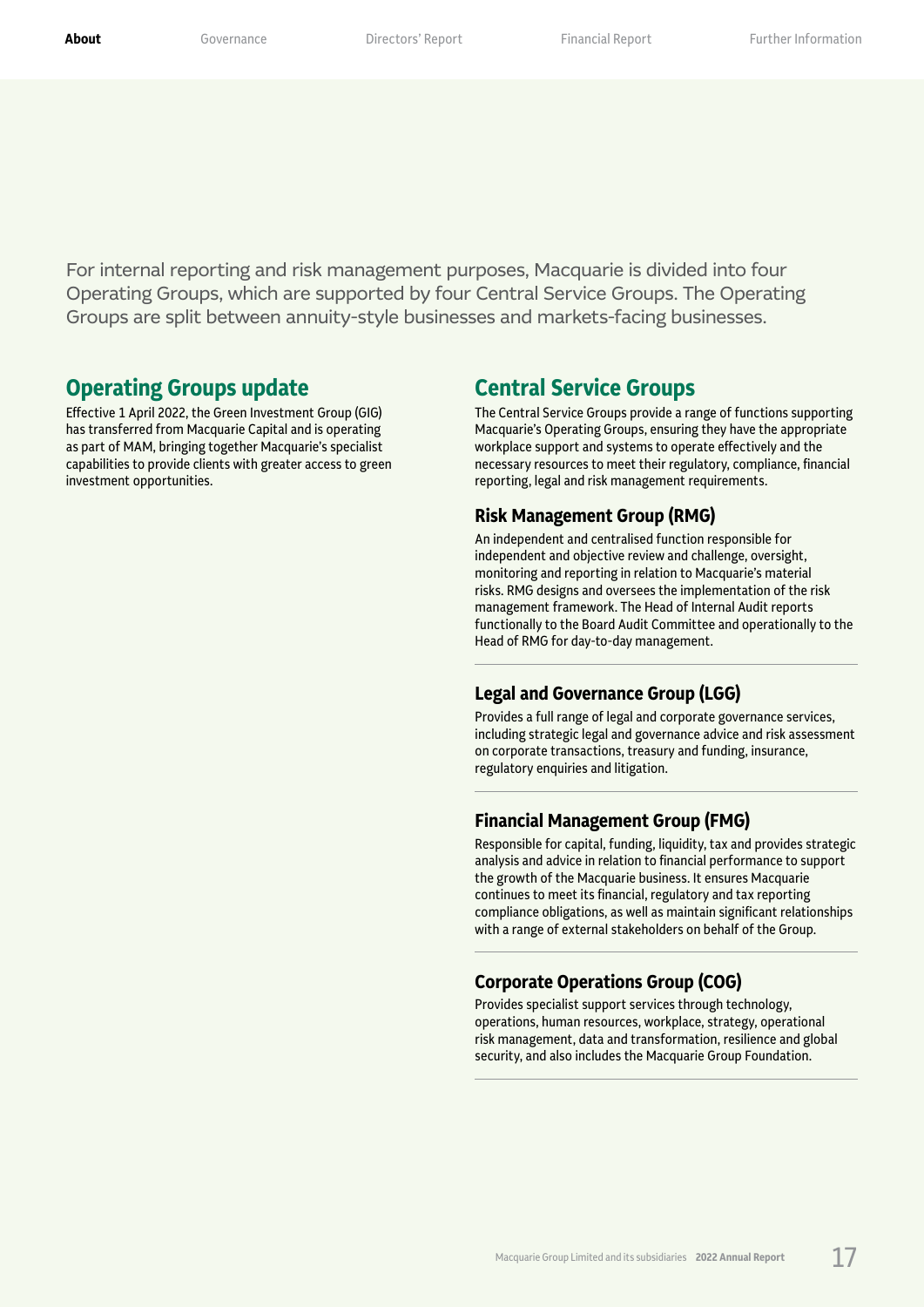Our businesses continued

### **Annuity‑style businesses**

**\$A2,150m \$A1,001m**  $\uparrow$  4% on prior year  $\uparrow$  30% on prior year

MAM is a leading specialist global asset manager, investing to deliver positive impact for everyone.

MAM provides investment solutions to clients across a range of capabilities in Private Markets and Public Investments, including infrastructure, green investments, agriculture and natural assets, real estate, private credit, asset finance, equities, fixed income and multi-asset solutions.

### **FY2022 Highlights**

MAM's AUM increased 38% to \$A773.1 billion as at 31 March 2022, due to acquisitions and positive net flows within Public Investments, and strong investment activity within Private Markets.

During the period, MAM raised a record \$A27.0 billion in new equity from clients for a diverse range of Private Markets strategies, including its new global infrastructure and real estate funds, and the final close of its sixth Americas infrastructure fund.

MAM continued to scale and expand its Public Investment's capabilities, successfully completing the acquisitions of Waddell & Reed Financial, AMP Capital's public investments business and Central Park Group.

### **Medium‑term**

MAM is a global specialist asset manager, well-positioned to respond to current market conditions and grow assets under management through its diversified product offering, track record and experienced investment teams.

MAM is committed to achieving net zero emissions across its investment portfolio by 2040. The integration of the Green Investment Group provides strong momentum as the low carbon transition accelerates.

### **Macquarie Asset Management Banking and Financial Services**

BFS serves the Australian market, and is organised into the following three business divisions:

**Personal Banking:** provides a diverse range of retail banking products to clients with home loans, car loans, transaction and savings accounts and credit cards.

**Wealth Management:** provides clients with a wide range of wrap platform and cash management services, investment and superannuation products, financial advice, private banking and stockbroking.

**Business Banking:** provides a full range of deposit, lending and payment solutions, as well as tailored services to business clients, ranging from sole practitioners to corporate professional firms.

### **FY2022 Highlights**

For the full-year ended 31 March 2022, the loan portfolio increased 24% to \$A110.2 billion, total BFS deposits increased 21% to \$A98.0 billion, and funds on platform increased 17% to \$A118.6 billion.

The home loan portfolio increased 34% to \$A89.5 billion driven by strong demand in lower loan-to-value ratio and owner-occupier lending tiers, while the Business Banking loan portfolio increased 13% to \$A11.5 billion driven by an increase in client acquisition across core segments and a continued build into emerging segments. During the year, BFS expanded the Macquarie Wrap managed accounts offering with funds under administration of \$A7.9 billion, up from \$A5.4 billion in March 2021.

### **Medium‑term**

BFS focused on growth opportunities through intermediary and direct retail client distribution, platforms and client service; opportunities to increase financial services engagement with existing business banking clients and extend into adjacent segments; and modernising technology to improve client experience and support growth.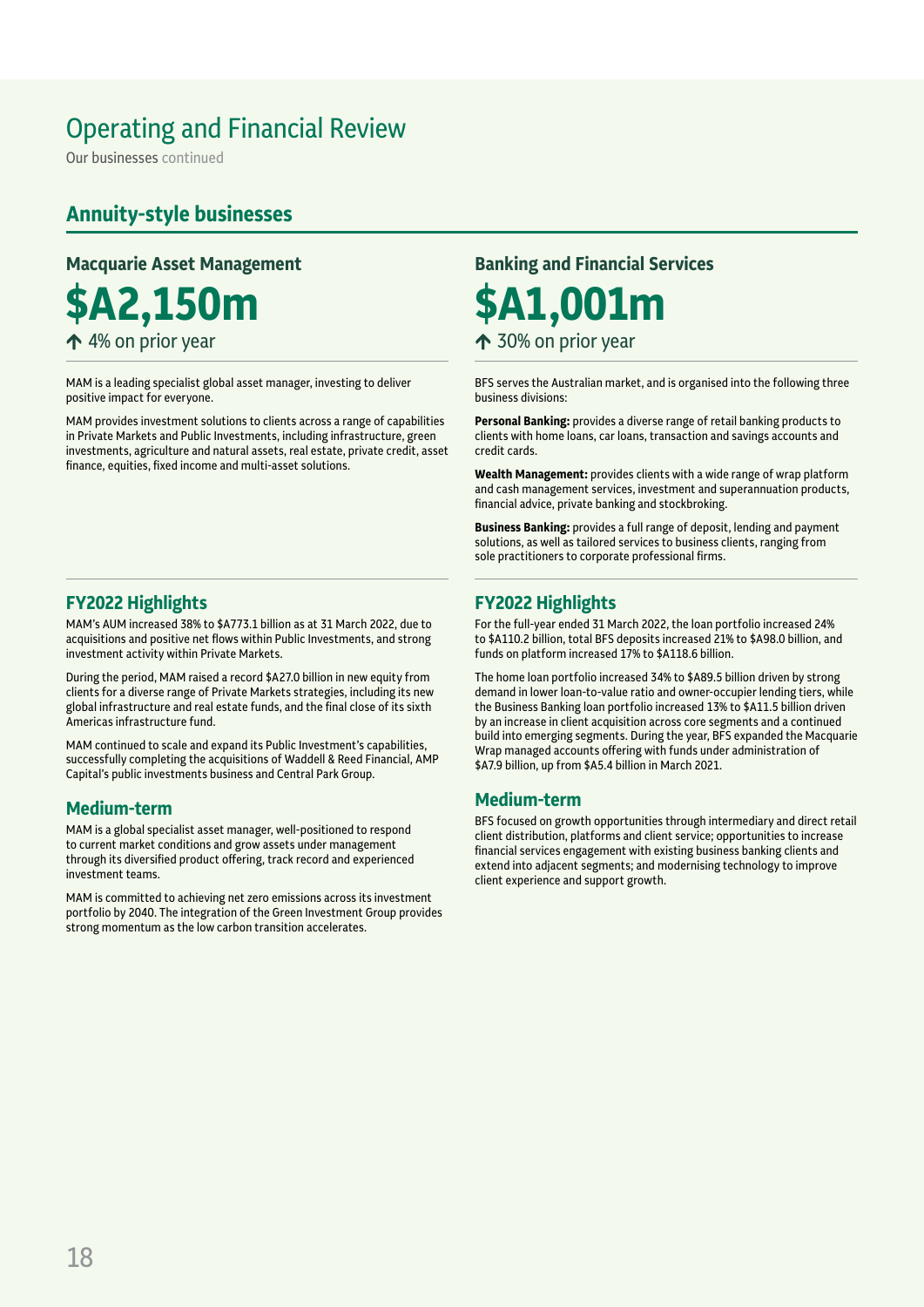### **Markets‑facing businesses**

### **Commodities and Global Markets <b>Macquarie Capital**

CGM is a global business offering capital and financing, risk management, market access, physical execution and logistics solutions to its diverse client base across:

**Commodities:** provides risk management, lending and financing, and physical execution and logistics to clients with exposure to commodity markets.

**Financial Markets:** provides risk management, financing and capital solutions, and market access to corporate and institutional clients with exposure to fixed income and equities.

**Asset Finance:** global provider of specialist finance and asset management solutions.

### **FY2022 Highlights**

CGM's net profit contribution was strong across the platform, up 50% on the prior year. The result was reflective of increased revenue across Commodities with strong risk management income from Gas and Power, Resources, Agriculture and Global Oil due to increased client hedging activity and trading activity as a result of elevated levels of volatility and commodity price movements. Commodities inventory management and trading income also increased with strong trading gains from supply and demand imbalances in Gas and Power partially offset by unfavourable timing of income recognition on Gas storage and transport contracts. Financial Markets continued to record strong performance across major products and markets. The result also benefited from an increased contribution from Asset Finance, largely related to the partial sale of the UK Meters portfolio in May 2021 and increased activity across its other sectors.

CGM continues to be recognised across the industries it operates in, with a number of awards earned during the period including Oil and Products House of the Year, Natural Gas/LNG House of the Year and Derivatives House of the Year in the 2022 Energy Risk Awards and Base Metals, Commodity Research, Derivatives and Oil and Products House of the Year in the 2021 Energy Risk Asia Awards. CGM is ranked by Platts as No.4 physical gas marketer in North America.

### **Medium‑term**

CGM remains focused on: opportunities to grow the commodities business, both organically and through acquisition; the development of institutional and corporate coverage for specialised credit, rates and foreign exchange products; providing tailored financing solutions globally across a variety of industries and asset classes; continued investment in the asset finance portfolio; supporting the client franchise as markets evolve, particularly as it relates to the energy transition and growing the client base across all regions.

# **\$A3,911m \$A2,400m**

 $\uparrow$  50% on prior year  $\uparrow$  significantly from \$A651m in prior year

Macquarie Capital has global capability in advisory and capital raising services, investing alongside partners and clients across the capital structure, providing clients with specialist expertise, advice and flexible capital solutions across a range of sectors.

It also has global capability in development and investment in infrastructure and energy projects and companies, with a focus on transport, digital and social infrastructure.

Macquarie Capital's Equities brokerage business provides clients with access to equity research, sales, execution capabilities and corporate access.

### **FY2022 Highlights**

Macquarie Capital maintained its No. 1 global ranking for infrastructure financial adviser as well as No.1 in ANZ for M&A.

Macquarie Capital acted as financial adviser to Sydney Aviation Alliance on its ~\$A32 billion acquisition of Sydney Airport and as exclusive financial adviser to Scientific Games Corporation on its \$US6.05 billion sale of its Lottery Business to Brookfield Business Partners.

As at 31 March 2022, the Principal Finance committed portfolio was over \$A15 billion including \$A13 billion credit portfolio, with record deployment during the financial year through focused investment in credit markets and bespoke financing solutions. Macquarie Capital provided more than 30 unitranche financings to clients, including to support Onex's acquisition of TES Global, a well-established international provider of comprehensive software solutions for the education sector.

A Macquarie-led consortium, Bridging Pennsylvania Partners, has been selected by the Pennsylvania Department of Transport as Preferred Bidder for the \$US2 billion Pathways Major Bridge P3 Initiative involving the design, build, financing, and maintenance of nine bridges in Pennsylvania, USA.

### **Medium‑term**

Macquarie Capital continues to pursue opportunities for balance sheet investment alongside clients and project development in the infrastructure space. It continues to tailor the business offering to current opportunities and market conditions including providing flexible capital solutions across sectors and regions. Macquarie Capital is positioned to respond to market facing transaction activity.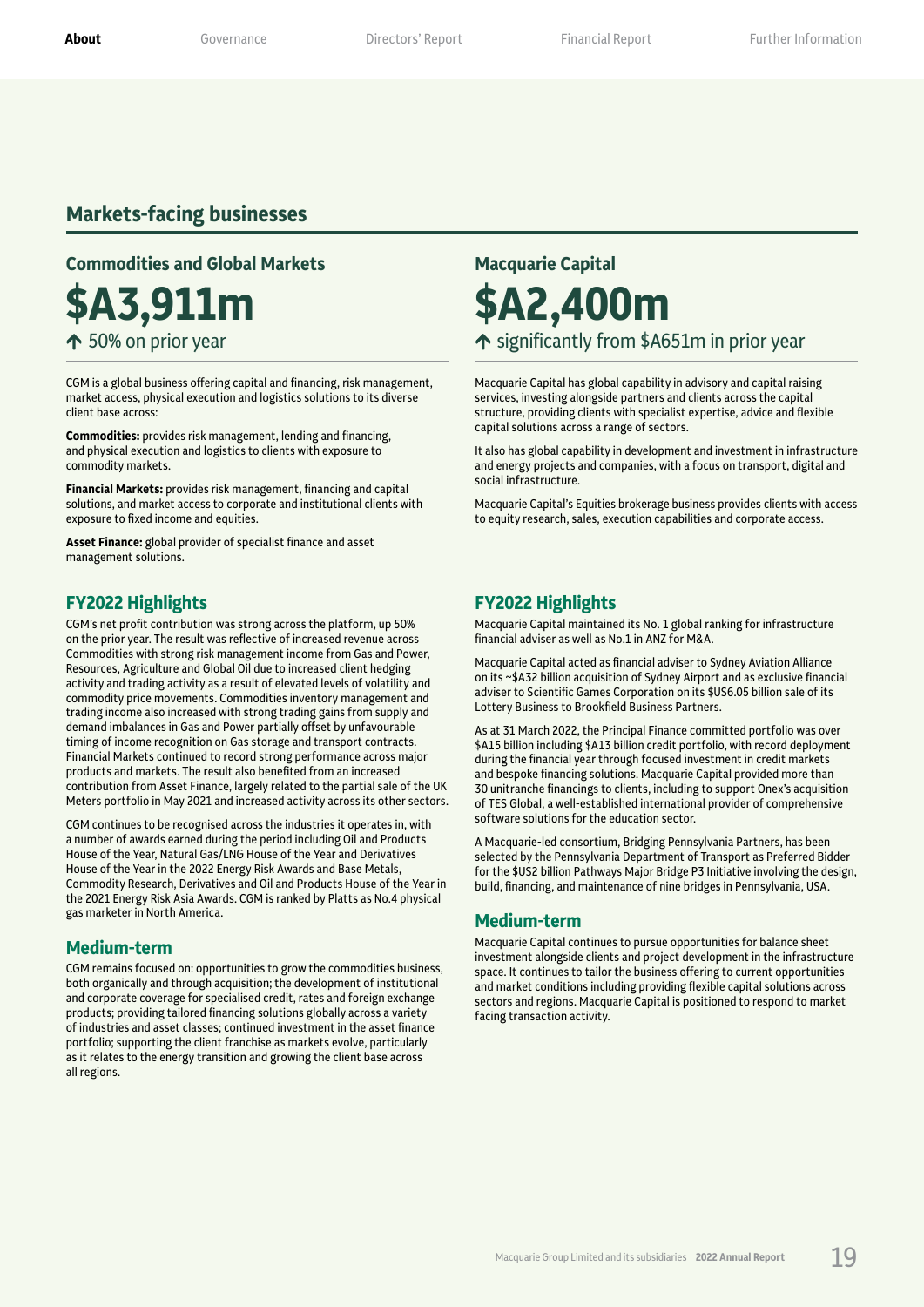Our strategy

# **Our purpose**

Empowering people to innovate and invest for a better future.

### What we stand for



Opportunity





The way we fulfil our purpose is defined by these three long-held principles that determine how we conduct business and guide what we do every day. Our purpose and principles and what we expect of our staff are set out in our *Code of Conduct*.

The balance between opportunity and accountability, while operating with integrity within a strong risk management framework, is a feature of Macquarie's success and a key factor in our long record of unbroken profitability.



The *Code of Conduct* is available at **[macquarie.com/wha](https://www.macquarie.com/about/what-we-stand-for.html)t-we-stand-for**

### **Our business strategy**

Consistent with the principles of *What We Stand For*, Macquarie's business strategy is focused on the medium-term with the following key aspects:

### **Risk management approach**

Adopting a conservative approach to risk management underpinned by a sound risk culture. Macquarie's robust risk management framework and risk culture are embedded across all Operating and Central Service Groups.

### **Strong balance sheet**

Maintaining a strong and conservative balance sheet.

This is consistent with Macquarie's longstanding policy of holding a level of capital that supports its business and managing its capital base ahead of ordinary business requirements.

Macquarie has a liability driven approach to balance sheet management, where funding is raised prior to assets being taken on to the balance sheet.

We continue to pursue the strategy of diversifying funding sources by growing our deposit base and accessing wholesale funding across a variety of products and markets.

### **Business mix**

Conducting a mix of annuity-style and markets-facing businesses that deliver consistent returns in a range of market conditions.

### **Diversification**

Operating a diversified set of businesses across different locations and service offerings: asset management and finance, banking, advisory and risk and capital solutions across debt, equity and commodities.

Macquarie offers a range of services to government, institutional, corporate and retail clients. This diversity in services and clients mitigates concentration risk and provides resilience to Macquarie.

### **Proven expertise**

Utilising proven deep expertise has allowed Macquarie to establish leading market positions as a global specialist in sectors including renewables, infrastructure, resources and commodities, energy, financial institutions and real estate.

### **Adjacencies**

Expanding progressively by pursuing adjacencies through organic opportunities and selective acquisitions.

These include products and geographies adjacent to our established areas of expertise, supporting sustainable evolutionary growth.

### **Pursuit of growth opportunities**

Targeting continued evolution and growth through innovation. We start with knowledge and skill, and we encourage ingenuity and entrepreneurial spirit coupled with accountability.

Ideas for new businesses are typically generated in the Operating Groups. Additionally, there are no specific businesses, markets or regions in which our strategy dictates that we operate. This means we retain operational flexibility and can adapt the portfolio mix to changing market conditions within the boundaries of the Risk Appetite Statement (RAS) approved by the Board.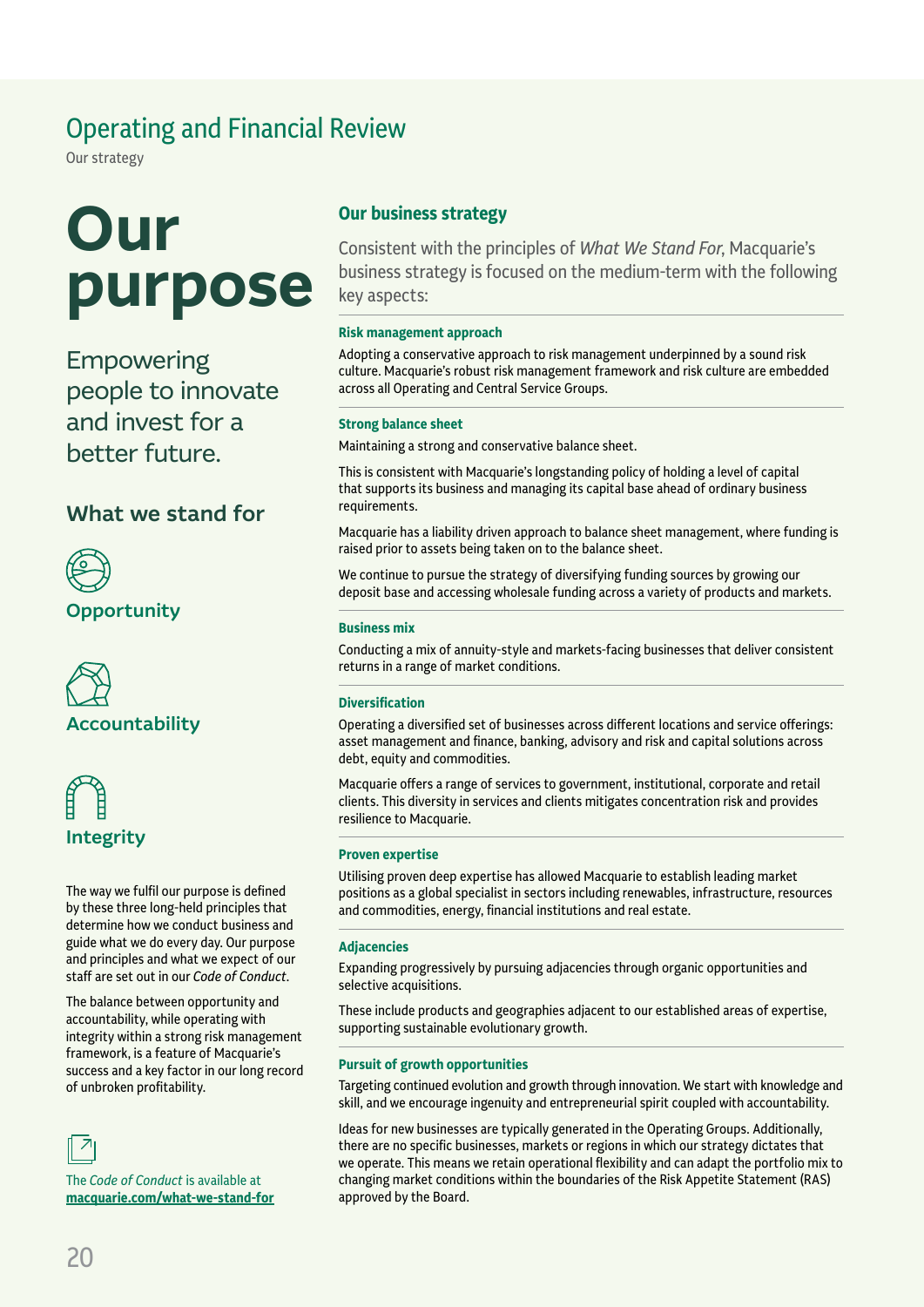### **Risk management**

Macquarie recognises that a sound risk culture is a fundamental requirement of an effective risk management framework.

### **Risk culture**

Macquarie's risk culture is well established, grounded in the long-held principles of *What We Stand For*: Opportunity, Accountability and Integrity.

Macquarie's approach to maintaining an appropriate risk culture is based on the following three components:

- **setting behavioural expectations:** Senior Management, with oversight from the Board, set behavioural expectations. The way we fulfil Macquarie's purpose is defined by our principles of *What We Stand For*: Opportunity, Accountability and Integrity. Staff are made aware that these principles must form the basis of all behaviours and actions. These behavioural expectations are specified in the Board approved *Code of Conduct*, which is actively promoted by Management and cascaded through the organisation
- **leading and executing:** Management implements behavioural expectations through leadership actions and communication, organisational governance, incentives and consequence management and organisational and individual capability
- **monitoring, measuring and reporting:** Macquarie monitors and measures its risk culture to gauge effectiveness while promoting continuous improvement.

#### **Risk management framework**

Macquarie's risk management framework is embedded across all operations. The framework is the totality of systems, structures, policies, processes and people within Macquarie that identify, measure, monitor, report and control or mitigate internal or external sources of material risk.

Macquarie's approach to risk management is based on stable and robust core risk management principles. These are:

- ownership of risk at the business level
- understanding worst-case outcomes
- requirement for an independent sign-off by RMG.

During the year, Macquarie detected unauthorised trading activity by one individual in CGM and reported the issue promptly to all relevant regulators. While there have been no systemic issues identified and the impact is not material to CGM or MGL from a P&L perspective, there are learnings from the situation in relation to processes and enhancements to the control framework have been implemented. There were no client impacts from this issue.

### **Macroeconomic and other factors**

The key macroeconomic risks to Macquarie's short and medium term financial outlook noted on page 28 are:

#### **Market conditions**

The general condition of markets, driven by both macroeconomic and geopolitical factors may have a bearing on Macquarie's businesses. Changing market conditions influence the volume and timing of client and principal transactions across businesses and the value of various equity, credit and market risk exposures held by Macquarie on its balance sheet.

#### **The value of the Australian dollar**

A significant proportion of Macquarie's net income is denominated in foreign currency. Therefore, net income will be lower in Australian dollar terms if the Australian dollar appreciates against other foreign currencies, and net income will be higher in Australian dollar terms if the Australian dollar depreciates against other foreign currencies.

### **Potential regulatory changes**

Macquarie is affected by changes in regulation. Regulatory change continues to increase at both the global and Australian levels and has the potential to affect the regulatory capital and funding requirements and profitability of Macquarie's businesses.

#### **Funding and liquidity**

Macquarie uses deposits and debt markets, among other funding sources, to fund its assets. Macquarie is therefore exposed to the risk of an increase in the cost of funding, or of reduced access to funding sources.

In addition, there are specific material risks that relate to the nature of Macquarie's operations. Material risks are those that could have a material impact, financial or non‑financial on Macquarie. These include aggregate, asset, conduct, credit, environmental and social (including climate change), equity, financial crime, legal, liquidity, market, operational (including cyber and information security), regulatory and compliance, reputational, strategic, tax, and work health and safety risks. These risks, including those mentioned above, are monitored, mitigated and managed under Macquarie's risk management framework.



Refer to **[Risk Management](#page--1-3)** in section 2 for details on Macquarie's risk management framework, risk culture and conduct risk management



Further details on the management of these risks are available at **[macquarie.com/ris](https://www.macquarie.com/about/company/risk-management.html)k-management**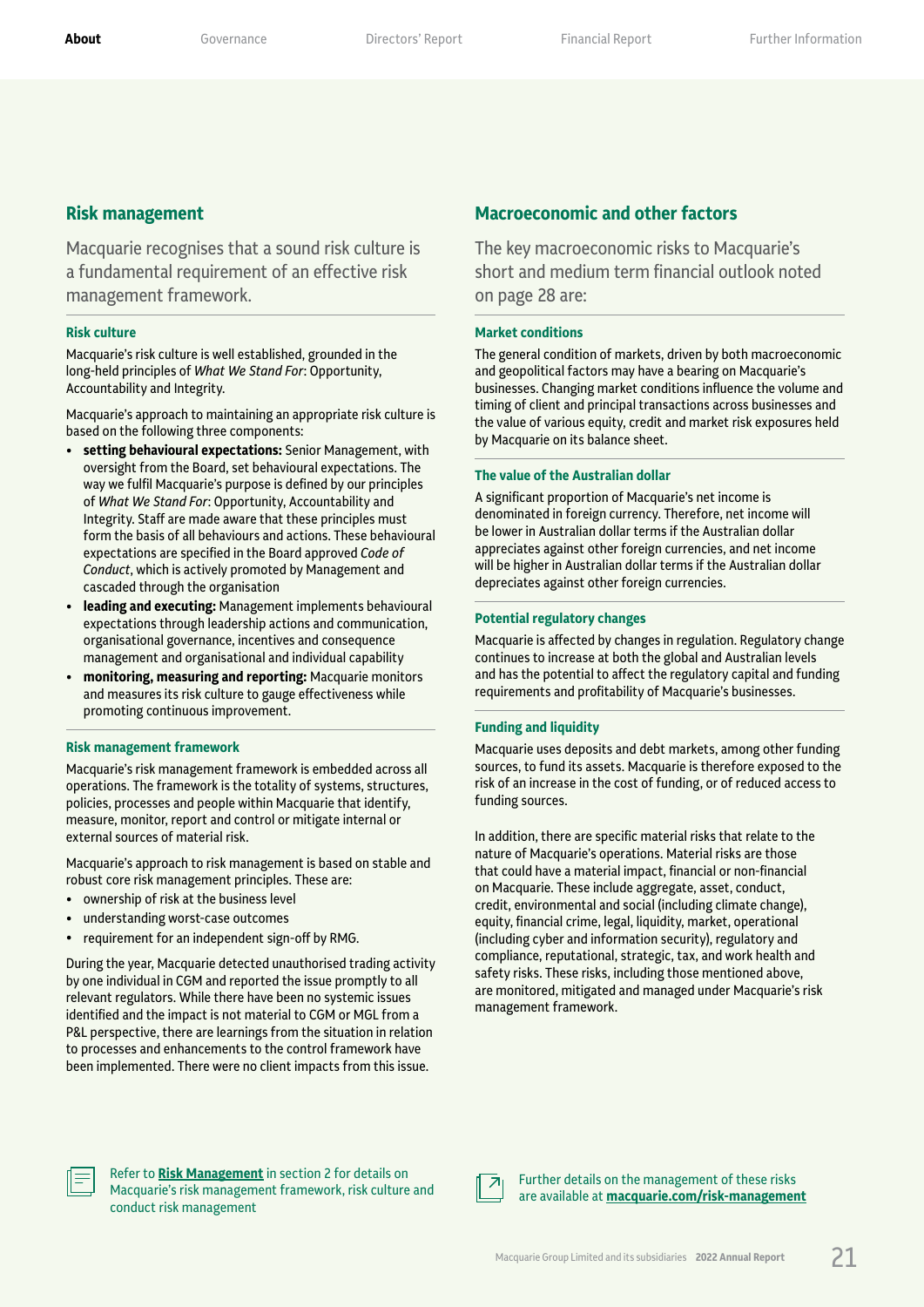Review of group performance and financial position

### **Group performance**

**Overview**

Profit attributable to ordinary equity holders of \$A4,706 million for the year ended 31 March 2022 increased 56% from \$A3,015 million in the prior year.

|                                                         | <b>FULL YEAR TO</b> |                   |                      |
|---------------------------------------------------------|---------------------|-------------------|----------------------|
|                                                         | 31 Mar 22<br>\$Am   | 31 Mar 21<br>\$Am | <b>Movement</b><br>% |
| Net operating income                                    | 17,324              | 12,774            | 36                   |
| Operating expenses                                      | (10, 785)           | (8, 867)          | 22                   |
| Income tax expense                                      | (1, 586)            | (899)             | 76                   |
| (Profit)/loss attributable to non-controlling interests | (247)               | 7                 | $\star$              |
| Profit attributable to ordinary equity holders          | 4,706               | 3,015             | 56                   |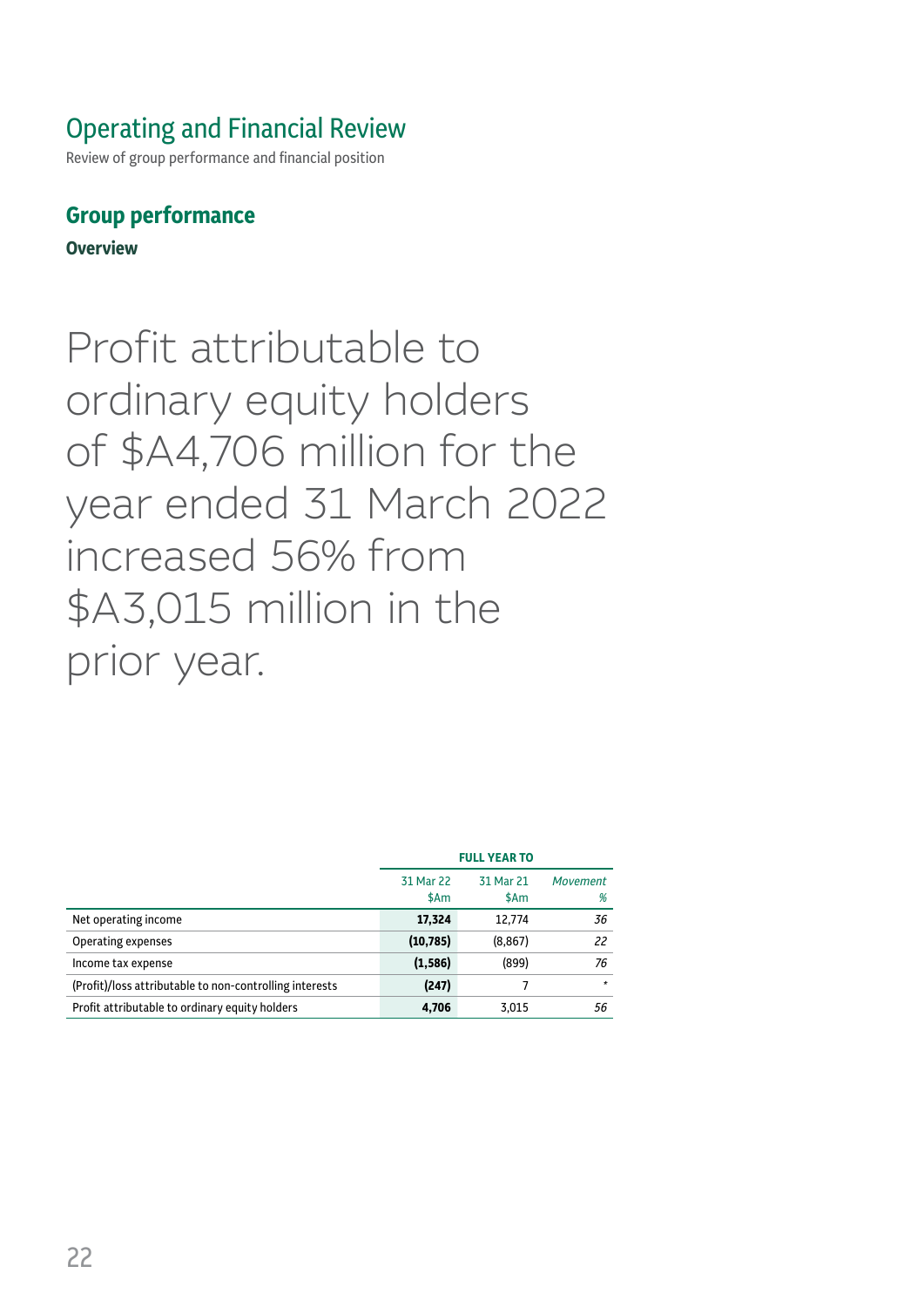### **FY2022 net profit contribution by Operating Group(1)**

Summary of the Operating Groups' performance for the year ended 31 March 2022.

## **Macquarie Asset Management (MAM)**

# **\$A2,150m**

### $\bigwedge$  4% on prior year

- Increased base fees primarily driven by the acquisition of Waddell & Reed Financial (Waddell & Reed), investments made by Private Markets-managed funds and mandates and Public Investments market movements.
- Increased other fee and commission income largely due to a disposition fee from Macquarie Infrastructure Corporation<sup>(2)</sup> (MIC).
- Increased share of net profits from associates and joint ventures, primarily driven by equity accounted income from MIC and lower equity accounted losses in Macquarie AirFinance.

#### Partially offset by:

**Non‑Banking Group**

Non-Banking Group

- increased operating expenses driven by Waddell & Reed one-off acquisition and ongoing costs
- decreased net income on equity, debt and other investments driven by the non-recurrence of gains on sale of Macquarie European Rail and other investments as well as lower gains on revaluation of property investments
- decreased performance fees following a strong prior year.

### **Banking and Financial Services (BFS) \$A1,001m**

### ◆ 30% on prior year

- Higher net interest and trading income mainly driven by volume growth in the loan portfolio and BFS deposits.
- Decreased credit and other impairment charges driven by the partial release of COVID-19 overlays. Credit provisioning levels remain prudent with the combined downside macroeconomic scenarios having a higher weighting than the upside scenario.

#### Partially offset by:

**Banking Group**

**Banking Group** 

• higher employment, technology and other operating expenses, including increased headcount, to support business growth and to meet regulatory requirements.

**Annuity‑style businesses Markets‑facing businesses** 

# **Macquarie Capital \$A2,400m**

### $\uparrow$  significantly from \$A651m in prior year

- Substantially higher net income on equity, debt and other investments driven by material asset realisations in the green energy, technology and business services sectors and included realisations across all regions.
- Higher fee and commission income due to higher mergers and acquisitions fee income and debt capital markets fee income, partially offset by lower equity capital markets fee income and brokerage income.
- Higher net interest and trading income resulting from growth in the private credit portfolio.

#### Partially offset by:

- higher credit and other impairment charges primarily due to a small number of underperforming equity investments and growth of the private credit portfolio
- higher non-controlling interests predominantly driven by the share of gains on disposal attributable to non-controlling interests.

# **Commodities and Global Markets (CGM)(3) \$A3,911m**

### $\bigwedge$  50% on prior year

- Increased risk management income with gains across the platform, particularly in Gas and Power, Resources, Agriculture, and Global Oil driven by increased client hedging activity and trading activity due to elevated levels of volatility and price movements in commodity markets, partially offset by the impact of fair value adjustments across the derivatives portfolio.
- Net income on equity, debt and other investments up significantly driven by the gain on the partial sale of the UK Meters portfolio of assets, comprising the industrial and commercial portfolio.
- Decreased credit and other impairment charges driven by the partial release of COVID-19 overlays. Credit provisioning levels remain prudent with the combined downside macroeconomic scenarios having a higher weighting than the upside scenario.

#### Partially offset by:

• increased other operating expenses driven by higher expenditure on technology platform and infrastructure and increasing compliance and regulatory management spend.

### For more details on the financial performance of the Operating Groups, see section 3.0 Segment Analysis of the Management Discussion and Analysis available at **[macquarie.c](https://www.macquarie.com/investors/results.html)om/results**

(1) Net profit contribution is management accounting profit before unallocated corporate costs, profit share and income tax.

- (2) On 22 September 2021, Macquarie Infrastructure Corporation completed a corporate reorganisation, becoming a subsidiary of the newly formed Macquarie Infrastructure Holdings, LLC which continues to trade under the New York Stock Exchange symbol of 'MIC'.
- (3) Certain assets of the Credit Markets business, certain activities of the Commodity Markets and Finance business, and some other less financially significant activities are undertaken from within the Non-Banking Group.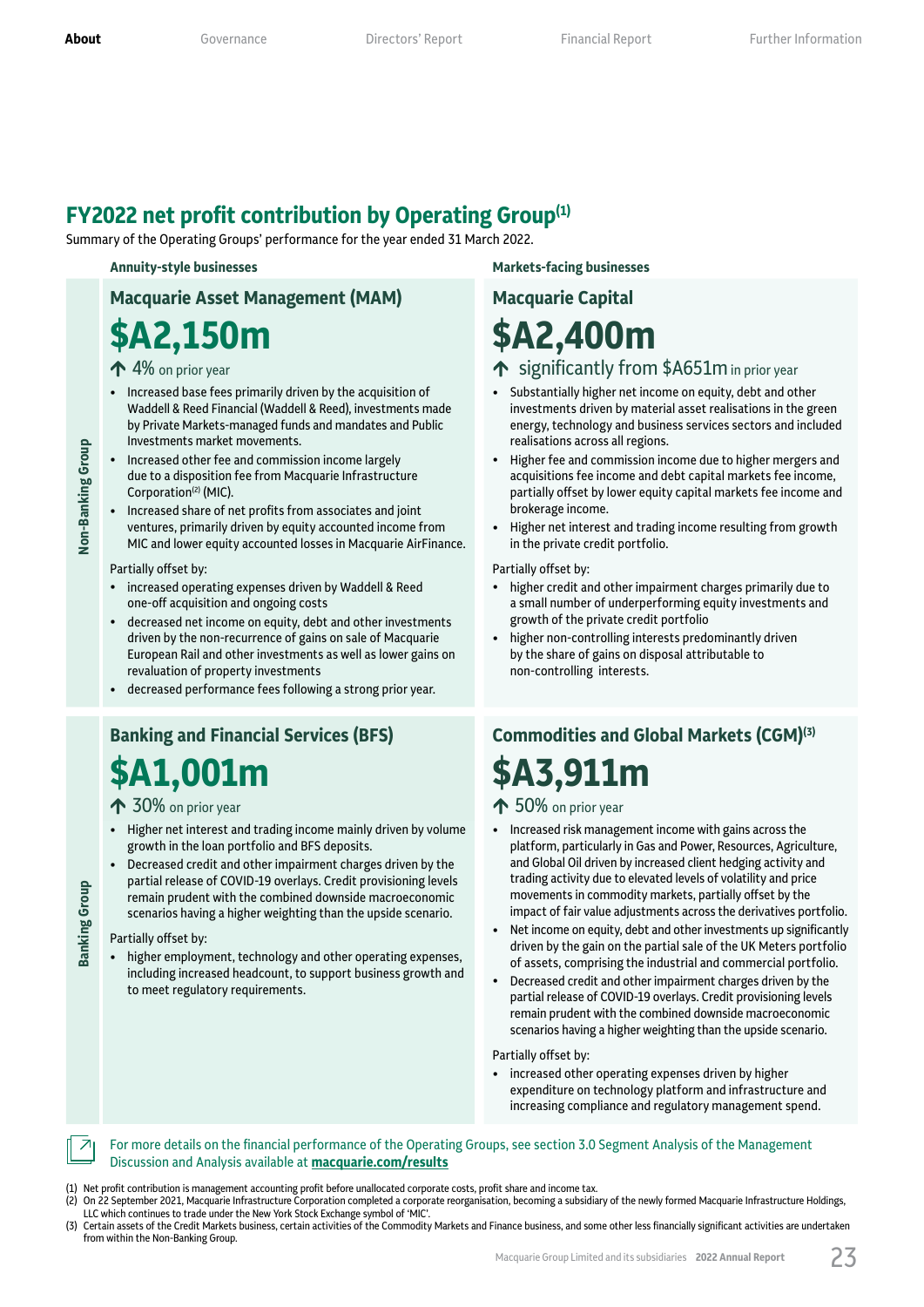Review of group performance and financial position continued

### **Net operating income**

Net operating income of \$A17,324 million for the year ended 31 March 2022 increased 36% from \$A12,774 million in the prior year. The increase was primarily driven by higher Fee and commission income, Net other operating income and Net interest and trading income.

| Net interest and trading income |                   |                        |  |
|---------------------------------|-------------------|------------------------|--|
| <b>FULL YEAR TO</b>             |                   |                        |  |
| 31 Mar 22<br>\$Am               | 31 Mar 21<br>\$Am | 个 21%<br>on prior year |  |
| 6,856                           | 5.677             |                        |  |

- Higher commodities income mainly driven by increased risk management income with gains across the platform, particularly from Gas and Power, Resources, Agriculture, and Global Oil in CGM.
- Growth in the private credit portfolio in Macquarie Capital.
- Growth in the average loan portfolio as well as average deposit volumes in BFS.

Partially offset by:

- lower income in Corporate due to accounting volatility from changes in the fair value of economic hedges
- the impact of fair value adjustments across the derivatives portfolio in CGM.

### **Net interest and trading income Fee and commission income**

| <b>FULL YEAR TO</b> |                   |
|---------------------|-------------------|
| 31 Mar 22<br>\$Am   | 31 Mar 21<br>\$Am |
| 6,887               | 5.176             |



- MAM included higher base fee income primarily driven by the acquisition of Waddell & Reed and a disposition fee from MIC.
- Higher mergers and acquisitions fee income and debt capital markets fee income in Macquarie Capital.

Partially offset by:

- lower performance fees in MAM following a strong prior year
- lower equity capital market fee income and brokerage income in Macquarie Capital.

| <b>FULL YEAR TO</b> |                   |  |
|---------------------|-------------------|--|
| 31 Mar 22<br>\$Am   | 31 Mar 21<br>\$Am |  |
| 402                 | 466               |  |

¶ **14%** on prior year

> ¶ **3%** on prior yea

• Reduction in secondary income in Technology, Media and Telecoms as well as the partial sale of the UK Meters portfolio of assets, partially offset by an increase in income from other areas of the Macquarie Energy, Resources & Sustainability portfolio, in CGM.

### **Credit and other impairment charges Net other operating income**

| <b>FULL YEAR TO</b> |                   |
|---------------------|-------------------|
| 31 Mar 22<br>\$Am   | 31 Mar 21<br>\$Am |
| (509)               | (524)             |

• Partial release of COVID-19 overlays in BFS and CGM. Credit provisioning levels remain prudent with the combined downside macroeconomic scenarios having a higher weighting than the upside scenario.

### Partially offset by:

• a small number of underperforming equity investments in Macquarie Capital.

### **Net operating lease income Share of net profits/(losses) from associates and joint ventures**

| <b>FULL YEAR TO</b> |                   |
|---------------------|-------------------|
| 31 Mar 22<br>\$Am   | 31 Mar 21<br>\$Am |
| 240                 | (3)               |



µ **74%** on prior year

• Increased equity accounted income from MIC and lower equity accounted losses in Macquarie AirFinance in MAM.

| <b>FULL YEAR TO</b> |           |
|---------------------|-----------|
| 31 Mar 22           | 31 Mar 21 |
| \$Am                | \$Am      |
| 3,448               | 1.982     |

- Substantially higher revenue from material asset realisations in the green energy, technology and business services sectors and included realisations across all regions in Macquarie Capital.
- Gain on the partial sale of the UK Meters portfolio of assets in CGM.

### Partially offset by:

• the non-recurrence of the gain on sale of Macquarie European Rail in the prior year in MAM.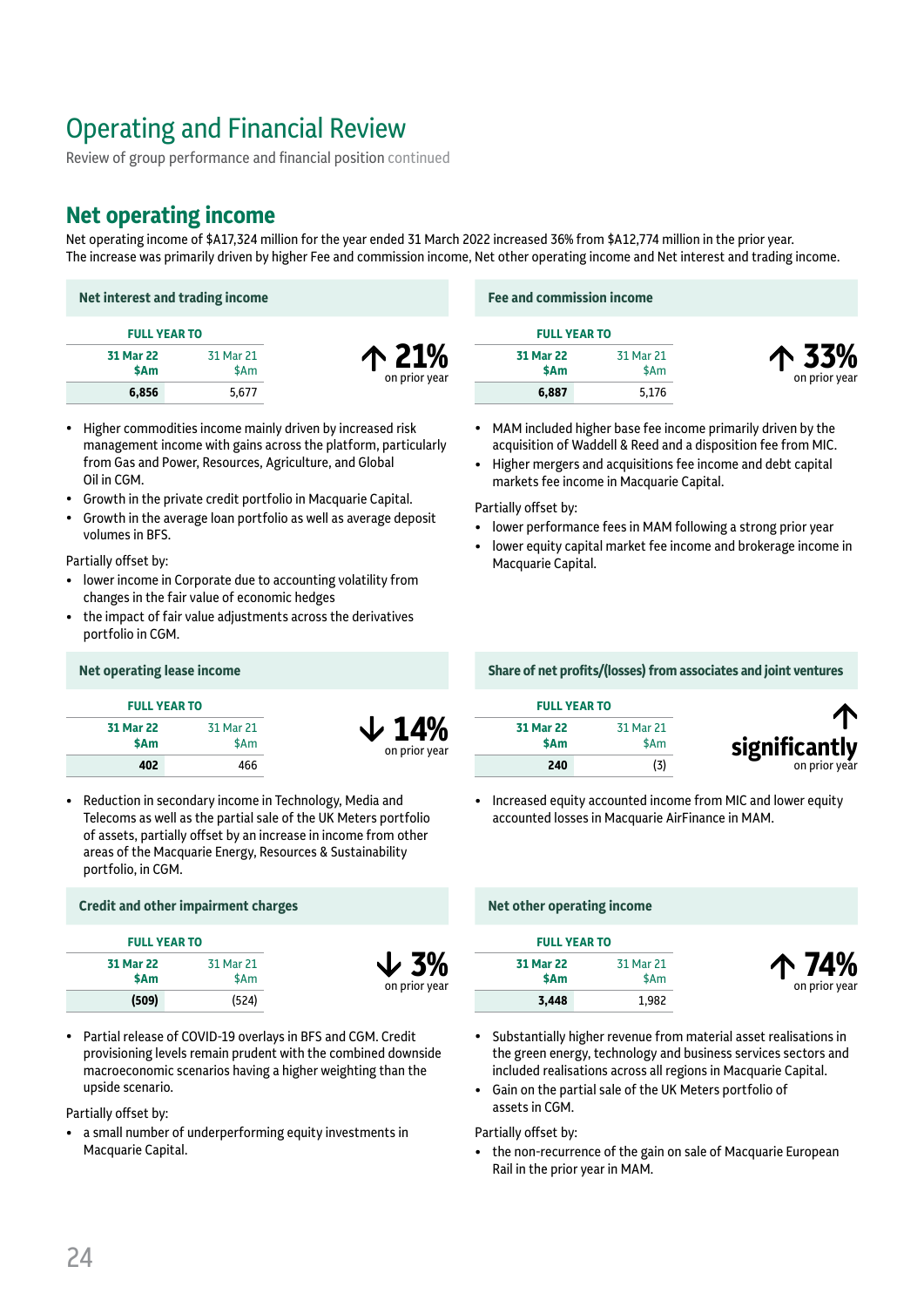### **Operating expenses**

Total operating expenses of \$A10,785 million for the year ended 31 March 2022 increased 22% from \$A8,867 million in the prior year with increases across all expense categories.

| <b>Employment expenses</b> |                   |                        | <b>Brokerage, commission and fee expenses</b> |                   |                        |
|----------------------------|-------------------|------------------------|-----------------------------------------------|-------------------|------------------------|
| <b>FULL YEAR TO</b>        |                   |                        | <b>FULL YEAR TO</b>                           |                   |                        |
| 31 Mar 22<br>\$Am          | 31 Mar 21<br>\$Am | 个 22%<br>on prior year | 31 Mar 22<br>\$Am                             | 31 Mar 21<br>\$Am | 个 17%<br>on prior year |
| 6,725                      | 5,517             |                        | 1,029                                         | 879               |                        |

- Higher performance-related profit share expense and share-based payments mainly as a result of the performance of the Consolidated Entity.
- Higher expenses from the Waddell & Reed acquisition in MAM.
- Higher expenses from wage inflation and higher average headcount.

| Non-salary technology expenses |                   |                        | <b>Other operating expenses</b> |      |  |
|--------------------------------|-------------------|------------------------|---------------------------------|------|--|
| <b>FULL YEAR TO</b>            |                   |                        | <b>FULL YEAR TO</b>             |      |  |
| <b>31 Mar 22</b><br>\$Am       | 31 Mar 21<br>\$Am | 个 19%<br>on prior year | <b>31 Mar 22</b><br>\$Am        | 31 M |  |
| 926                            | 781               |                        | 2,105                           |      |  |

- Higher investment in technology to support business activity and business growth.
- Higher expenses from the Waddell & Reed acquisition in MAM.

### **Income tax expense**

Income tax expense of \$A1,586 million for the year ended 31 March 2022 increased 76% from \$A899 million in the prior year, primarily reflecting higher operating profit before income tax. The effective tax rate for the year ended 31 March 2022 was 25.2%, up from 23.0% in the prior year.

The higher effective tax rate compared to the prior year was mainly driven by the geographic composition and nature of earnings.

• Higher expenses from the Waddell & Reed acquisition in MAM.

Partially offset by:

• the cessation of grandfathered commission payments to third party advisors in line with legislation in BFS.

|                   | <b>FULL YEAR TO</b> |  |  |
|-------------------|---------------------|--|--|
| 31 Mar 22<br>\$Am | 31 Mar 21<br>\$Am   |  |  |
| 2,105             | 1,690               |  |  |



• Higher expenses from the Waddell & Reed acquisition in MAM.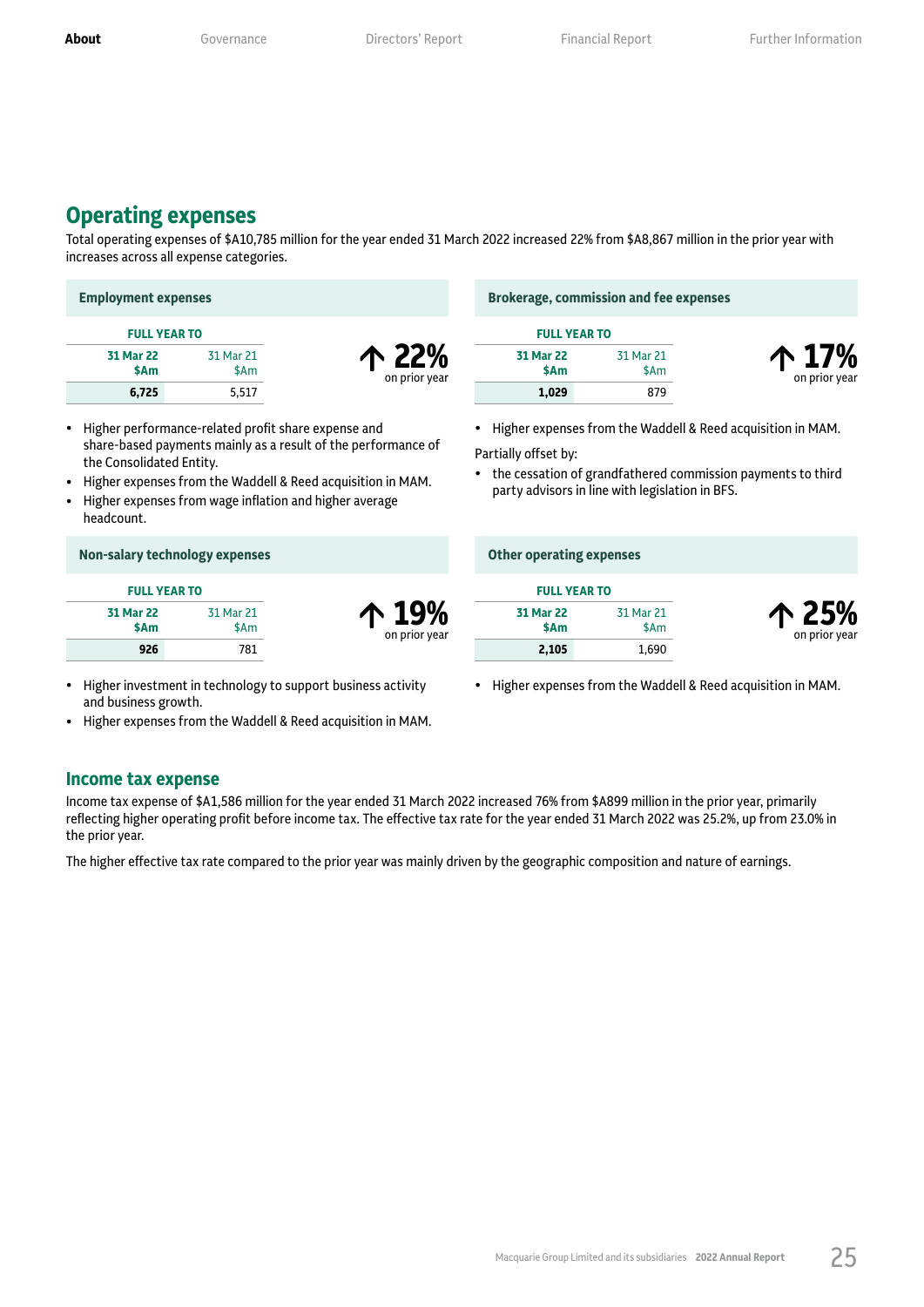Review of group performance and financial position continued

### **Statement of Financial Position**

The Consolidated Entity's statement of financial position was impacted during the year ended 31 March 2022 by changes resulting from a combination of business activities, Group Treasury management initiatives, macroeconomic factors and the elevated levels of volatility and price movements in commodity markets.

| <b>Total assets</b> |                   |                       | <b>Total liabilities</b> |                   |                       |  |
|---------------------|-------------------|-----------------------|--------------------------|-------------------|-----------------------|--|
| <b>AS AT</b>        |                   |                       | <b>AS AT</b>             |                   |                       |  |
| 31 Mar 22<br>\$Am   | 31 Mar 21<br>\$Am | 个 62%<br>on 31 Mar 21 | <b>31 Mar 22</b><br>\$Am | 31 Mar 21<br>\$Am | 个 66%<br>on 31 Mar 21 |  |
| 399,176             | 245,653           |                       | 370,370                  | 223,302           |                       |  |

The principal drivers for the increase in the Consolidated Entity's total assets were as follows:

- derivative assets of \$A84.9 billion as at 31 March 2022 increased significantly from \$A20.6 billion as at 31 March 2021 primarily due to an increase in CGM's Energy market business driven by client trade volumes and mark-to-market movements. Exposures in UK and EMEA Gas increased significantly during the year due to elevated levels of volatility and price movements. After taking into account related financial instruments, cash and other collateral, the residual derivative asset was \$A16.0 billion (31 March 2021: \$A5.2 billion). Residual derivative exposure is short term in nature and managed within our market and credit risk frameworks, with a substantial portion of the exposure with investment grade counterparties
- cash and bank balances of \$A52.8 billion as at 31 March 2022 increased significantly from \$A18.4 billion as at 31 March 2021 primarily due to an increase in high quality liquid assets held as overnight deposit with the Reserve Bank of Australia (RBA)
- loan assets of \$A134.7 billion as at 31 March 2022 increased by 28% from \$A105.0 billion as at 31 March 2021 primarily due to growth in BFS home loan and business banking portfolios and an increase in Macquarie Capital's principal loan portfolio, partially offset by a reduction in the BFS car loan portfolio
- cash collateralised lending and reverse repurchase agreements of \$A51.2 billion as at 31 March 2022 increased by 40% from \$A36.7 billion as at 31 March 2021 primarily due to an increase in Group Treasury holdings of liquid assets through reverse repurchase agreements and client financing requirements in CGM
- margin money and settlement assets of \$A25.1 billion as at 31 March 2022 increased by 74% from \$A14.4 billion as at 31 March 2021 primarily due to higher trade volumes resulting in an increase in margin placed with financial institutions and trade settlement balances by CGM.

These increases were partially offset by:

• trading assets of \$A13.6 billion as at 31 March 2022 decreased by 37% from \$A21.7 billion as at 31 March 2021 primarily due to a decrease in government bonds and metal inventories in CGM.

The principal drivers for the increase in the Consolidated Entity's total liabilities were as follows:

- derivative liabilities of \$A84.5 billion as at 31 March 2022 increased significantly from \$A17.6 billion as at 31 March 2021 primarily due to an increase in CGM's Energy market business driven by client trade volumes and mark-to-market movements. Exposures in UK and EMEA Gas increased significantly during the year due to elevated levels of volatility and price movements on short positions. After taking into account related financial instruments, cash and other collateral, the residual derivative liability was \$A16.1 billion (31 March 2021: \$A3.8 billion)
- issued debt securities of \$A99.5 billion as at 31 March 2022 increased by 63% from \$A61.0 billion as at 31 March 2021 primarily due to the net issuance of short and long-term debt by Group Treasury and additional net issuance of bondholder notes by securitisation vehicles in BFS
- deposits of \$A101.7 billion as at 31 March 2022 increased by 21% from \$A84.2 billion as at 31 March 2021 primarily due to an increase in retail and business banking deposits in BFS
- cash collateralised borrowing and repurchase agreements of \$A16.9 billion as at 31 March 2022 increased significantly from \$A4.5 billion as at 31 March 2021 primarily due to an additional draw down of the RBA Term Funding Facility by Group Treasury
- margin money and settlement liabilities of \$A27.2 billion as at 31 March 2022 increased by 23% from \$A22.1 billion as at 31 March 2021 primarily due to higher trade volumes resulting in an increase in margin placed by financial institutions and broker settlement balances with CGM.

**Total equity**

|                       |                   | AS AT             |
|-----------------------|-------------------|-------------------|
| 个 29%<br>on 31 Mar 21 | 31 Mar 21<br>\$Am | 31 Mar 22<br>\$Am |
|                       | 22,351            | 28,806            |

The increase in the Consolidated Entity's equity was predominantly attributable to earnings of \$A4.7 billion generated during the year and the issuance of Contributed equity of \$A3.9 billion, including \$A2.8 billion raised through the Institutional Placement and Share Purchase Plan.

This increase was partially offset by dividend payments of \$A2.2 billion.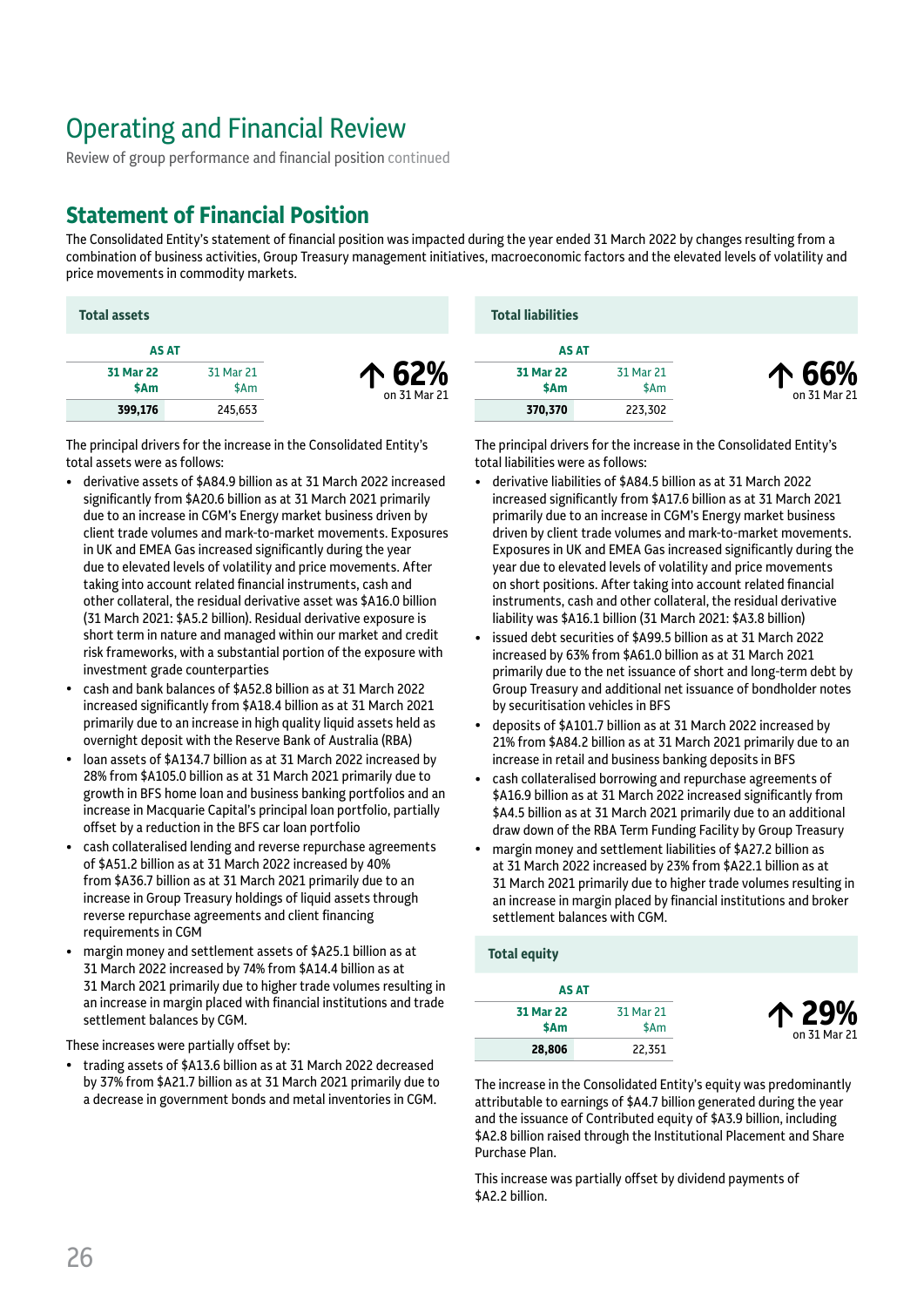**5.1 years**

Weighted average maturity

### **Funding**

Macquarie's liquidity risk management framework is designed to ensure that it is able to meet its funding requirements as they fall due under a range of market conditions.

Macquarie has a funding base that is stable with short-term wholesale funding covered by cash, liquids and other short-term assets. As at 31 March 2022, Macquarie's term assets were covered by term funding maturing beyond one year, stable deposits, hybrids and equity.

The weighted average term to maturity of term funding maturing beyond one year (excluding Term Funding Facility (TFF), equity and securitisations) was 5.1 years and the weighted average term to maturity of term funding maturing beyond one year including TFF (excluding equity and securitisations) was 4.7 years as at 31 March 2022.

### **Term funding profile**

#### **Detail of drawn funding maturing beyond one year Diversity of funding source**





Macquarie has a liability driven approach to balance sheet management, where funding is raised prior to assets being taken on to the balance sheet. Since 1 April 2021, Macquarie has continued to raise term wholesale funding across various products and currencies.

Details of term funding raised between 1 April 2021 and 31 March 2022:

|                      |                                                 | <b>Bank Group</b><br>\$Ab | Non-Bank Group<br>\$Ab       | Total<br>\$Ab |
|----------------------|-------------------------------------------------|---------------------------|------------------------------|---------------|
| <b>Issued paper</b>  | - Senior and subordinated                       | 7.8                       | 13.9                         | 21.7          |
| Secured funding      | - Term securitisation and other secured finance | 9.0                       | 0.8                          | 9.8           |
|                      | - RBA Term Funding Facility <sup>(1)</sup>      | 9.5                       | $\overline{\phantom{a}}$     | 9.5           |
| Loan facilities      | - Syndicated unsecured loan facilities          | 3.0                       | 3.6                          | 6.6           |
| Hybrids              | - Hybrid instruments                            | 0.7                       | $\qquad \qquad \blacksquare$ | 0.7           |
| Total <sup>(2)</sup> |                                                 | 30.0                      | 18.3                         | 48.3          |

In addition to the \$A48.3 billion of term funding raised, \$A2.8 billion of equity capital was raised through \$A1.5 billion institutional placement and \$A1.3 billion share purchase plan.

Macquarie has continued to develop its major funding markets and products during the year ended 31 March 2022.

<sup>(1)</sup> \$A9.5 billion of Supplementary and Additional Allowance drawn in June 2021. \$A1.7 billion of Initial Allowance was drawn in September 2020.

Issuances cover a range of tenors, currencies and product types and are Australian dollar equivalent based on FX rates at the time of issuance. Includes refinancing of loan facilities.